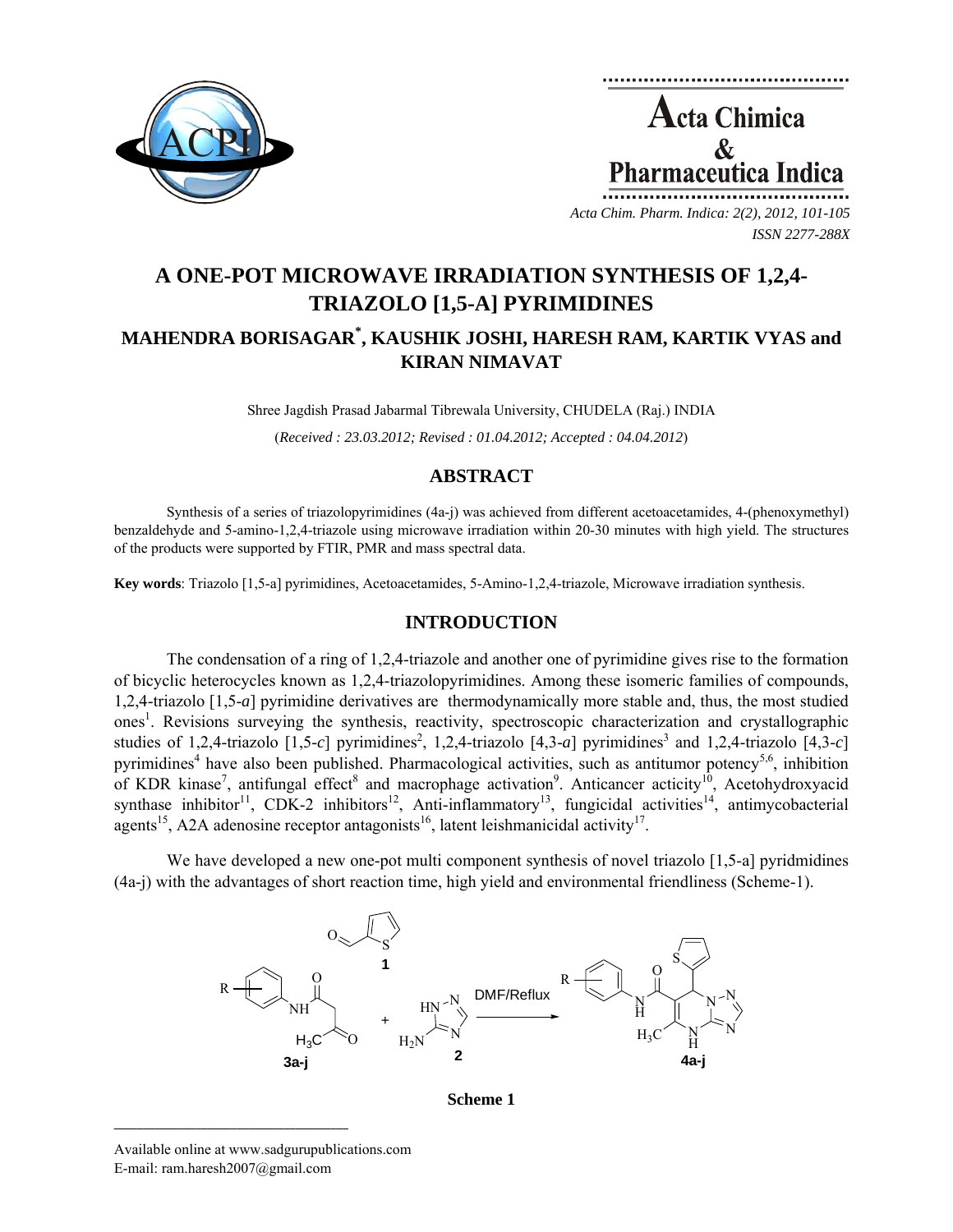#### **EXPERIMENTAL**

Melting points were measured in open capillaries and are uncorrected. <sup>1</sup>H NMR spectra were recorded on Brukur spectrophotometer (400 MHz). Chemical shifts are expressed in units relative to TMS signal as internal reference. IR spectra were recorded on FT-IR Shimadzu-FT-IR 8400 spectrophotometer on KBr pallets. Mass spectra were recorded on GCMS QP2010 Gas Chromatograph Shimadzu. Thin Layer Chromatography (TLC) was performed on Silica gel-G using hexane: ethylacetate solvent system.

#### **Typical exaperimental procedure for the synthesis of 1,2,4 triazolopyrimidines**

A mixture of the 5-amino-1,2,4-triazole (2 mmol), acetoacetaminde (1 mmol) and 4-(phenoxymethyl) benzaldehyde (1 mmol) in 0.4 mL of DMF was refluxed under microwave irradiation for 20-30 min. After cooling, methanol  $(\sim 10 \text{ mL})$  was added. The reaction mixture was allowed to stand overnight and then filtered to give the solid triazolopyrimidine products (4a-j), which were crystallized from ethanol and subsequently dried in air.

## **4,7-dihydro-N-(4-methoxyphenyl)-5-methyl-7-(thiophen-2-yl)-[1,2,4] triazolo [1,5-a] pyrimidine-6 carboxamide (4a)**

M. P. 219<sup>o</sup>C; white crystals; <sup>1</sup>H NMR (DMSO-*d*<sub>6</sub>) δ ppm: (δ 1.71) (s, 3H, H<sub>a</sub>), (δ 3.37) (s, 3H, H<sub>b</sub>), (δ 5.66) (s, 1H, H<sub>c</sub>), (δ 6.60-6.72) (d, 2H, H<sub>dd'</sub>,), (δ 6.75) (t, 2H, H<sub>ee'</sub>), (δ 6.91) (d, 1H, H<sub>f</sub>,), (δ 7.53) (t, 2H, H<sub>gg'</sub>), (δ 8.10) (s, 1H, H<sub>h</sub>), (δ 8.43) (s, 1H, H<sub>i</sub>), (δ 9.78) (s, 1H, H<sub>i</sub>). FT IR (cm<sup>-1</sup>): 3150 (N-H stretching of secondary amine), 3002 (C-H stretching of aromatic ring), 2913 (C-H asymmetrical stretching of CH<sub>3</sub> group), 2856 (C-H asymmetrical stretching of CH<sub>3</sub> group), 1660 (C = O stretching of amide), 1600 (C = N stretching of triazole ring), 1545 (N-H deformation of pyrimidine ring), 1511 and 1465 ( $C = C$  stretching of aromatic ring), 1445 (C-H asymmetrical deformation of CH<sub>3</sub> group), 1406 (C-H symmetrical deformation of  $CH_3$  group),  $1353(C = S$  stretching), 1323 (C-N stretching), 1242 (C-O-C stretching), 1021 (C-H in plane deformation of aromatic ring), 823 (C-H out of plane bending of 1,4-disubstituion), Mass: *m/z* 367; Anal. Calcd. for  $C_{18}H_{17}N_5O_2S$ : C, 58.84; H, 4.66; N, 19.06; O, 8.71; S, 8.73. Found: C, 58.61; H, 4.34; N, 19.00; O, 8.42; S, 8.53 %.

# **N-(4-chlorophenyl)-4,7-dihydro-5-methyl-7-(thiophen-2-yl)-[1,2,4] triazolo [1,5-a] pyrimidine-6 carboxamide (4b)**

M. P. 179°C; white crystals; 1H NMR (DMSO-d6)  $\delta$  ppm: ( $\delta$  1.77) (s, 3H, H<sub>a</sub>), ( $\delta$  5.06) (s, 1H, H<sub>b</sub>),  $( \delta 6.61-6.77)$  (d, 2H, H<sub>cc'</sub>,),  $( \delta 6.79)$  (t, 2H, H<sub>dd'</sub>),  $( \delta 6.93)$  (d, 1H, H<sub>e</sub>),  $( \delta 7.59)$  (t, 2H, H<sub>ff</sub>),  $( \delta 8.15)$  (s, 1H,  $H<sub>g</sub>$ ), (δ 8.49) (s, 1H, H<sub>h</sub>), (δ 9.78) (s, 1H, H<sub>i</sub>). FT IR (cm<sup>-1</sup>): 3133 (N-H stretching of secondary amine), 3010 (C-H stretching of aromatic ring),  $2921$  (C-H asymmetrical stretching of CH<sub>3</sub> group),  $2853$  (C-H asymmetrical stretching of CH<sub>3</sub> group), 1659 (C = O stretching of amide), 1610 (C = N stretching of triazole ring), 1535 (N-H deformation of pyrimidine ring), 1510 and 1460 (C = C stretching of aromatic ring), 1440 (C-H asymmetrical deformation of CH<sub>3</sub> group), 1401 (C-H symmetrical deformation of CH<sub>3</sub> group), 1358 (C = S stretching), 1333 (C-N stretching), 1023 (C-H in plane deformation of aromatic ring), 832 (C-H out of plane bending of 1,4-disubstituion), 736 (C-Cl stretching). Mass: *m/z* 371; Anal. Calcd. for C17H14ClN5OS: C, 54.91; H, 3.79; Cl, 9.53; N, 18.83; O, 4.30; S, 8.62. Found: C, 54.51; H, 3.53; Cl, 9.23; N, 18.45; O, 4.22; S, 8.55%.

### **4,7-dihydro-5-methyl-7-(thiophen-2-yl)-N-p-tolyl-[1,2,4] triazolo [1,5-a] pyrimidine-6-carboxamide (4c)**

M. p. 257<sup>o</sup>C; white crystals; <sup>1</sup>H NMR (DMSO-*d*<sub>6</sub>) δ ppm: (δ 1.63) (s, 3H, H<sub>a</sub>), (δ 2.07) (s, 3H, H<sub>b</sub>), (δ 5.45) (s, 1H, H<sub>c</sub>), (δ 6.54-6.70) (d, 2H, H<sub>dd'</sub>,), (δ 6.73) (t, 2H, H<sub>ee'</sub>), (δ 6.95) (d, 1H, H<sub>f</sub>), (δ 7.54) (t, 2H, H<sub>gg'</sub>),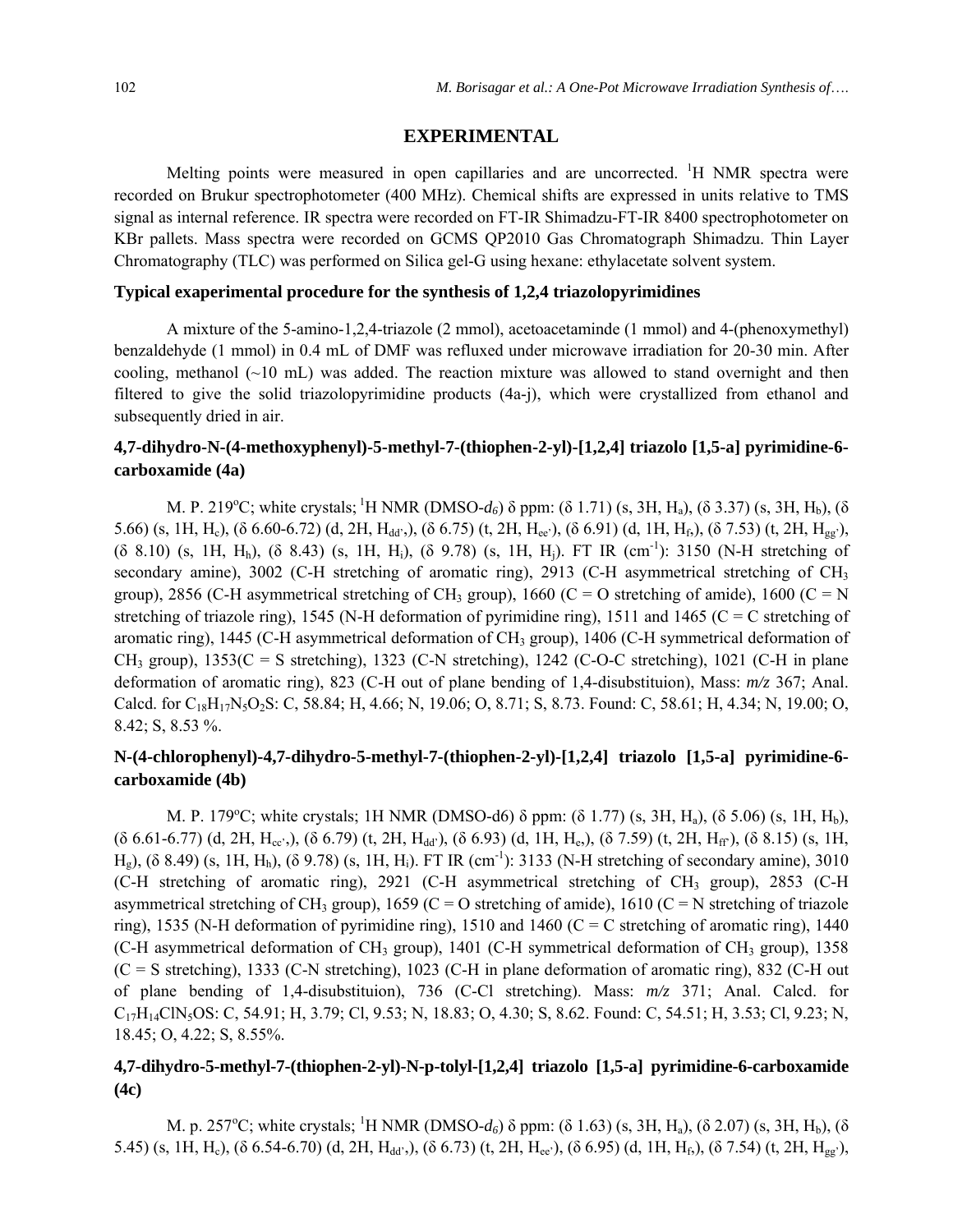$(6, 8.23)$  (s, 1H, H<sub>h</sub>),  $(6, 8.89)$  (s, 1H, H<sub>i</sub>),  $(6, 9.70)$  (s, 1H, H<sub>i</sub>). FT IR (cm<sup>-1</sup>): 3144 (N-H stretching of secondary amine), 3020 (C-H stretching of aromatic ring), 2953 (C-H asymmetrical stretching of  $CH<sub>3</sub>$ group), 2850 (C-H asymmetrical stretching of CH<sub>3</sub> group), 1656 (C = O stretching of amide), 1601 (C = N stretching of triazole ring), 1553 (N-H deformation of pyrimidine ring), 1515 and 1443 ( $C = C$  stretching of aromatic ring),  $1421$  (C-H asymmetrical deformation of CH<sub>3</sub> group),  $1400$  (C-H symmetrical deformation of  $CH_3$  group), 1350 (C = S stretching), 1311 (C-N stretching), 1020 (C-H in plane deformation of aromatic ring), 833 (C-H out of plane bending of 1,4-disubstituion), Mass:  $m/z$  367; Anal. Calcd. for C<sub>18</sub>H<sub>17</sub>N<sub>5</sub>OS: C, 61.52; H, 4.88; N, 19.93; O, 4.55; S, 9.12. Found: C, 61.21; H, 4.23; N, 19.54; O, 4.42; S, 9.10 %.

# **N-(4-fluorophenyl)-4,7-dihydro-5-methyl-7-(thiophen-2-yl)-[1,2,4] triazolo [1,5-a] pyrimidine-6 carboxamide (4d)**

M. P. 179<sup>o</sup>C; white crystals; <sup>1</sup>H NMR (DMSO-d6)  $\delta$  ppm: ( $\delta$  1.83) (s, 3H, H<sub>a</sub>), ( $\delta$  5.53) (s, 1H, H<sub>b</sub>),  $( \delta 6.64-6.74)$  (d, 2H, H<sub>cc'</sub>,),  $( \delta 6.79)$  (t, 2H, H<sub>dd'</sub>),  $( \delta 6.90)$  (d, 1H, H<sub>e</sub>),  $( \delta 7.61)$  (t, 2H, H<sub>ff</sub>),  $( \delta 8.13)$  (s, 1H, H<sub>e</sub>), (δ 8.76) (s, 1H, H<sub>h</sub>), (δ 9.88) (s, 1H, H<sub>i</sub>). FT IR (cm<sup>-1</sup>): 3150 (N-H stretching of secondary amine), 3021 (C-H stretching of aromatic ring),  $2924$  (C-H asymmetrical stretching of CH<sub>3</sub> group),  $2851$  (C-H asymmetrical stretching of CH<sub>3</sub> group), 1656 (C = O stretching of amide), 1609 (C = N stretching of triazole ring), 1531 (N-H deformation of pyrimidine ring), 1510 and 1453 (C = C stretching of aromatic ring), 1453 (C-H asymmetrical deformation of CH<sub>3</sub> group), 1424 (C-H symmetrical deformation of CH<sub>3</sub> group), 1353 (C = S stretching), 1323 (C-N stretching), 1032 (C-H in plane deformation of aromatic ring), 823 (C-H out of plane bending of 1,4-disubstituion), 736 (C-F stretching). Mass:  $m/z$  355; Anal. Calcd. for C<sub>17</sub>H<sub>14</sub>FN<sub>5</sub>OS: C, 57.45; H, 3.97; F, 5.35; N, 19.71; O, 4.50; S, 9.02. Found: C, 57.35; H, 3.82; F, 5.12; N, 19.65; O, 4.21; S, 8.89%.

# **N-(4-bromophenyl)-4,7-dihydro-5-methyl-7-(thiophen-2-yl)-[1,2,4] triazolo [1,5-a] pyrimidine-6 carboxamide (4e)**

M. P. 199°C; white crystals; <sup>1</sup>H NMR (DMSO-d6)  $\delta$  ppm: ( $\delta$  1.56) (s, 3H, H<sub>a</sub>), ( $\delta$  5.65) (s, 1H, H<sub>b</sub>),  $( \delta 6.54-6.72)$  (d, 2H, H<sub>cc'</sub>,), ( $\delta 6.78$ ) (t, 2H, H<sub>dd'</sub>), ( $\delta 6.90$ ) (d, 1H, H<sub>e</sub>), ( $\delta 7.54$ ) (t, 2H, H<sub>ff</sub>), ( $\delta 8.10$ ) (s, 1H,  $H<sub>g</sub>$ ), (δ 8.75) (s, 1H, H<sub>h</sub>), (δ 9.75) (s, 1H, H<sub>i</sub>). FT IR (cm<sup>-1</sup>): 3124 (N-H stretching of secondary amine), 3011 (C-H stretching of aromatic ring), 2922 (C-H asymmetrical stretching of CH<sub>3</sub> group), 2853 (C-H asymmetrical stretching of CH<sub>3</sub> group), 1653 (C = O stretching of amide), 1603 (C = N stretching of triazole ring), 1535 (N-H deformation of pyrimidine ring), 1514 and 1456 (C = C stretching of aromatic ring), 1451 (C-H asymmetrical deformation of CH<sub>3</sub> group), 1421 (C-H symmetrical deformation of CH<sub>3</sub> group), 1352  $(C = S$  stretching), 1328 (C-N stretching), 1045 (C-H in plane deformation of aromatic ring), 823 (C-H out of plane bending of 1,4-disubstituion), 751 (C-Br stretching). Mass: *m/z* 416; Anal. Calcd. for C17H14BrN5OS: C, 49.05; H, 3.39; Br, 19.19; N, 16.82; O, 3.84; S, 7.70. Found: C, 49.00; H, 3.24; Br, 19.12; N, 16.68; O, 3.64; S, 7.65%.

# **N-(3-chloro-4-fluorophenyl)-4,7-dihydro-5-methyl-7-(thiophen-2-yl)-[1,2,4] triazolo [1,5-a] pyrimidine-6-carboxamide (4f)**

M. P. 222<sup>o</sup>C; white crystals; <sup>1</sup>H NMR (DMSO-d6)  $\delta$  ppm: ( $\delta$  1.74) (s, 3H, H<sub>a</sub>), ( $\delta$  5.64) (s, 1H, H<sub>b</sub>),  $( \delta 6.54-6.72)$  (d, 2H, H<sub>cc'</sub>,), ( $\delta 6.89$ ) (t, 1H, H<sub>d</sub>), ( $\delta 6.95$ ) (d, 1H, H<sub>e</sub>), ( $\delta 7.54-7.59$ ) (t, 2H, H<sub>ff</sub>), ( $\delta 8.21$ ) (s, 1H,  $H_g$ ), (δ 8.79) (s, 1H,  $H_h$ ), (δ 9.81) (s, 1H,  $H_i$ ). FT IR (cm<sup>-1</sup>): 3164 (N-H stretching of secondary amine), 3068 (C-H stretching of aromatic ring), 2964 (C-H asymmetrical stretching of CH<sub>3</sub> group), 2861 (C-H asymmetrical stretching of CH<sub>3</sub> group), 1660 (C = O stretching of amide), 1608 (C = N stretching of triazole ring), 1553 (N-H deformation of pyrimidine ring), 1514 and 1454 (C = C stretching of aromatic ring), 1445 (C-H asymmetrical deformation of CH<sub>3</sub> group), 1428 (C-H symmetrical deformation of CH<sub>3</sub> group), 1354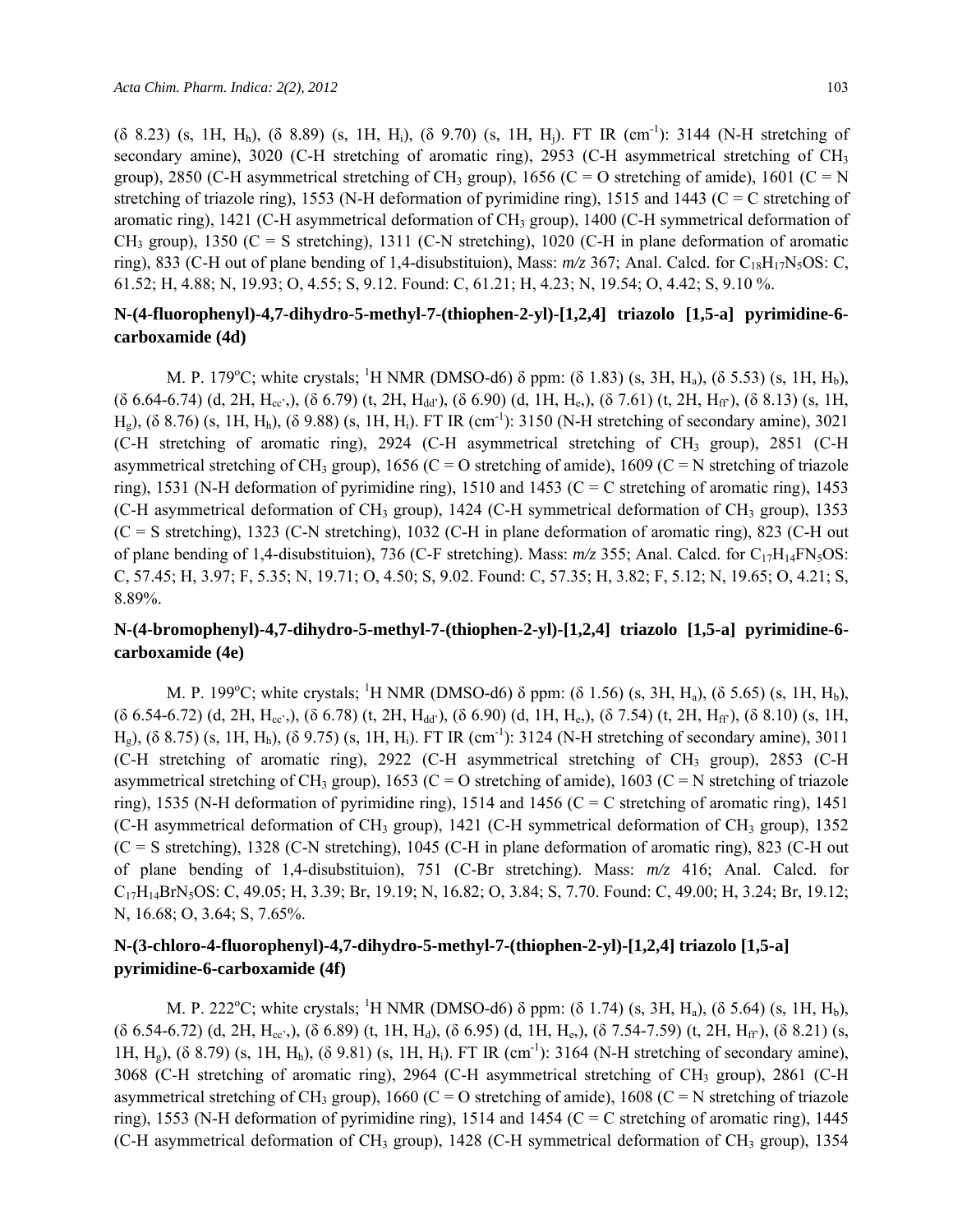(C = S stretching), 1328 (C-N stretching), 1042 (C-H in plane deformation of aromatic ring), 832 (C-H out of plane bending of 1,4-disubstituion), 751 (C-Cl stretching), 659 (C-F stretching). Mass: *m/z* 390; Anal. Calcd. for C<sub>17</sub>H<sub>13</sub>ClFN<sub>5</sub>OS: C, 52.38; H, 3.36; Cl, 9.09; F, 4.87; N, 17.96; O, 4.10; S, 8.23. Found: C, 52.12; H, 3.24; Cl, 9.01; F, 4.56; N, 17.84; O, 4.01; S, 8.12%.

# **N-(3,4-dichlorophenyl)-4,7-dihydro-5-methyl-7-(thiophen-2-yl)-[1,2,4] triazolo [1,5-a] pyrimidine-6-carboxamide (4g)**

M. P. 227<sup>o</sup>C; white crystals; <sup>1</sup>H NMR (DMSO-d6)  $\delta$  ppm: ( $\delta$  1.64) (s, 3H, H<sub>a</sub>), ( $\delta$  5.64) (s, 1H, H<sub>b</sub>),  $($ δ 6.60-6.72) (d, 2H, H<sub>cc</sub>',), (δ 6.89) (t, 1H, H<sub>d</sub>), (δ 6.92) (d, 1H, H<sub>e</sub>), (δ 7.56-7.60) (t, 2H, H<sub>ff</sub>'), (δ 8.24) (s, 1H, H<sub>g</sub>), (δ 8.82) (s, 1H, H<sub>h</sub>), (δ 9.86) (s, 1H, H<sub>i</sub>). FT IR (cm<sup>-1</sup>): 3156 (N-H stretching of secondary amine), 3065 (C-H stretching of aromatic ring), 2966 (C-H asymmetrical stretching of CH<sub>3</sub> group), 2856 (C-H asymmetrical stretching of CH<sub>3</sub> group), 1656 (C = O stretching of amide), 1645 (C = N stretching of triazole ring), 1565 (N-H deformation of pyrimidine ring), 1512 and 1456 (C = C stretching of aromatic ring), 1456 (C-H asymmetrical deformation of CH<sub>3</sub> group), 1421 (C-H symmetrical deformation of CH<sub>3</sub> group), 1353 (C = S stretching), 1328 (C-N stretching), 1042 (C-H in plane deformation of aromatic ring), 833 (C-H out of plane bending of 1,4-disubstituion), 751 (C-Cl stretching). Mass: *m/z* 406; Anal. Calcd. for C17H13Cl2N5OS: C, 50.26; H, 3.23; Cl, 17.45; N, 17.24; O, 3.94; S, 7.89. Found: C, 50.11; H, 3.12; Cl, 17.42; N, 17.13; O, 3.64; S, 7.43%.

# **N-(3-chlorophenyl)-4,7-dihydro-5-methyl-7-(thiophen-2-yl)-[1,2,4] triazolo [1,5-a] pyrimidine-6 carboxamide (4h)**

M. P. 199<sup>o</sup>C; white crystals; <sup>1</sup>H NMR (DMSO-d6)  $\delta$  ppm: ( $\delta$  1.45) (s, 3H, H<sub>a</sub>), ( $\delta$  5.58) (s, 1H, H<sub>b</sub>),  $( \delta 6.56-6.70)$  (d, 2H, H<sub>cc</sub>',),  $( \delta 6.80)$  (t, 1H, H<sub>d</sub>),  $( \delta 6.92-7.08)$  (d, 2H, H<sub>ef</sub>),  $( \delta 7.52)$  (d, 1H, H<sub>g'</sub>),  $( \delta 7.52)$  (d, 1H,  $H_h$ <sup>'</sup>), (δ 8.33) (s, 1H, H<sub>i</sub>), (δ 8.86) (s, 1H, H<sub>i</sub>), (δ 9.78) (s, 1H, H<sub>k</sub>). FT IR (cm<sup>-1</sup>): 3165 (N-H stretching of secondary amine), 3055 (C-H stretching of aromatic ring), 2975 (C-H asymmetrical stretching of  $CH<sub>3</sub>$ group), 2853 (C-H asymmetrical stretching of CH<sub>3</sub> group), 1642 (C = O stretching of amide), 1644 (C = N stretching of triazole ring), 1561 (N-H deformation of pyrimidine ring), 1508 and 1451 (C = C stretching of aromatic ring), 1445 (C-H asymmetrical deformation of CH<sub>3</sub> group), 1412 (C-H symmetrical deformation of  $CH_3$  group), 1356 (C = S stretching), 1324 (C-N stretching), 1041 (C-H in plane deformation of aromatic ring), 843 (C-H out of plane bending of 1,4-disubstituion), 752 (C-Cl stretching). Mass: *m/z* 388; Anal. Calcd. for C<sub>18</sub>H<sub>18</sub>ClN<sub>5</sub>OS: C, 55.74; H, 4.68; Cl, 9.14; N, 18.06; O, 4.12; S, 8.27. Found: C, 55.65; H, 4.46; Cl, 9.08; N, 18.00; O, 4.04; S, 8.11%.

# **N-(3-bromophenyl)-4,7-dihydro-5-methyl-7-(thiophen-2-yl)-[1,2,4] triazolo [1,5-a] pyrimidine-6 carboxamidede (4i)**

M. P. 189°C; white crystals; <sup>1</sup>H NMR (DMSO-d6)  $\delta$  ppm: ( $\delta$  1.24) (s, 3H, H<sub>a</sub>), ( $\delta$  5.49) (s, 1H, H<sub>b</sub>),  $( \delta 6.43-6.64)$  (d, 2H, H<sub>cc'</sub>,),  $( \delta 6.72)$  (t, 1H, H<sub>d</sub>),  $( \delta 6.86-7.00)$  (d, 2H, H<sub>ef</sub>),  $( \delta 7.59)$  (d, 1H, H<sub>g'</sub>),  $( \delta 7.65)$  (d, 1H, Hh'), (δ 8.21) (s, 1H, Hi), (δ 8.98) (s, 1H, Hj), (δ 9.89) (s, 1H, Hk). FT IR (cm-1): 3213 (N-H stretching of secondary amine), 3023 (C-H stretching of aromatic ring), 2959 (C-H asymmetrical stretching of CH<sub>3</sub> group), 2835 (C-H asymmetrical stretching of CH<sub>3</sub> group), 1624 (C = O stretching of amide), 1635 (C = N stretching of triazole ring), 1556 (N-H deformation of pyrimidine ring), 1511 and 1449 (C = C stretching of aromatic ring),  $1442$  (C-H asymmetrical deformation of CH<sub>3</sub> group),  $1419$  (C-H symmetrical deformation of  $CH_3$  group), 1346 (C = S stretching), 1314 (C-N stretching), 1029 (C-H in plane deformation of aromatic ring), 846 (C-H out of plane bending of 1,4-disubstituion), 689 (C-Br stretching). Mass: *m/z* 432; Anal. Calcd. for C<sub>18</sub>H<sub>18</sub>BrN<sub>5</sub>OS: C, 50.01; H, 4.20; Br, 18.48; N, 16.20; O, 3.70; S, 7.42. Found: C, 49.46; H, 4.04; Br, 18.34; N, 16.10; O, 3.63; S, 7.33%.